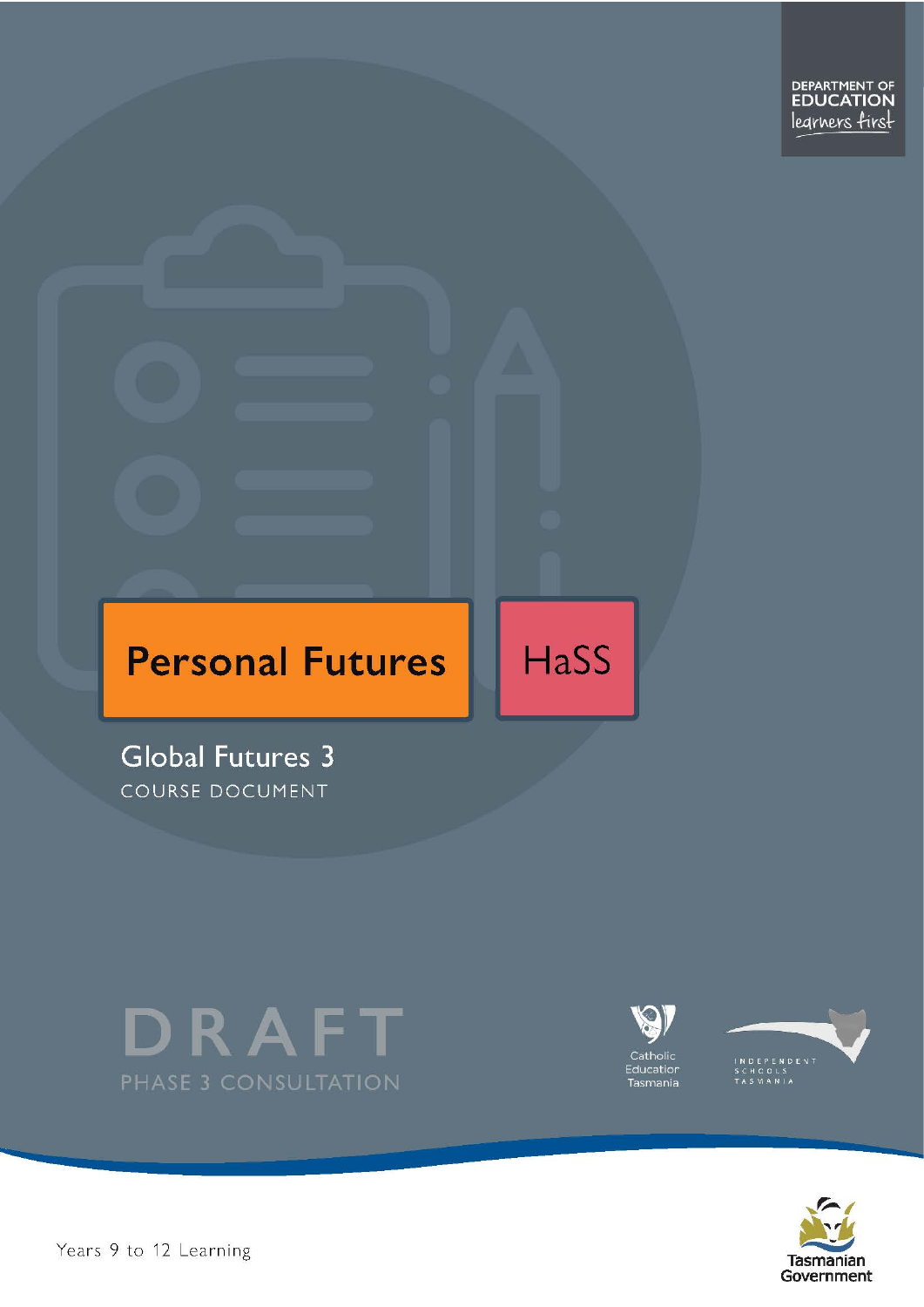# Table of Contents

Phase 3 Consultation Draft Published: March 2021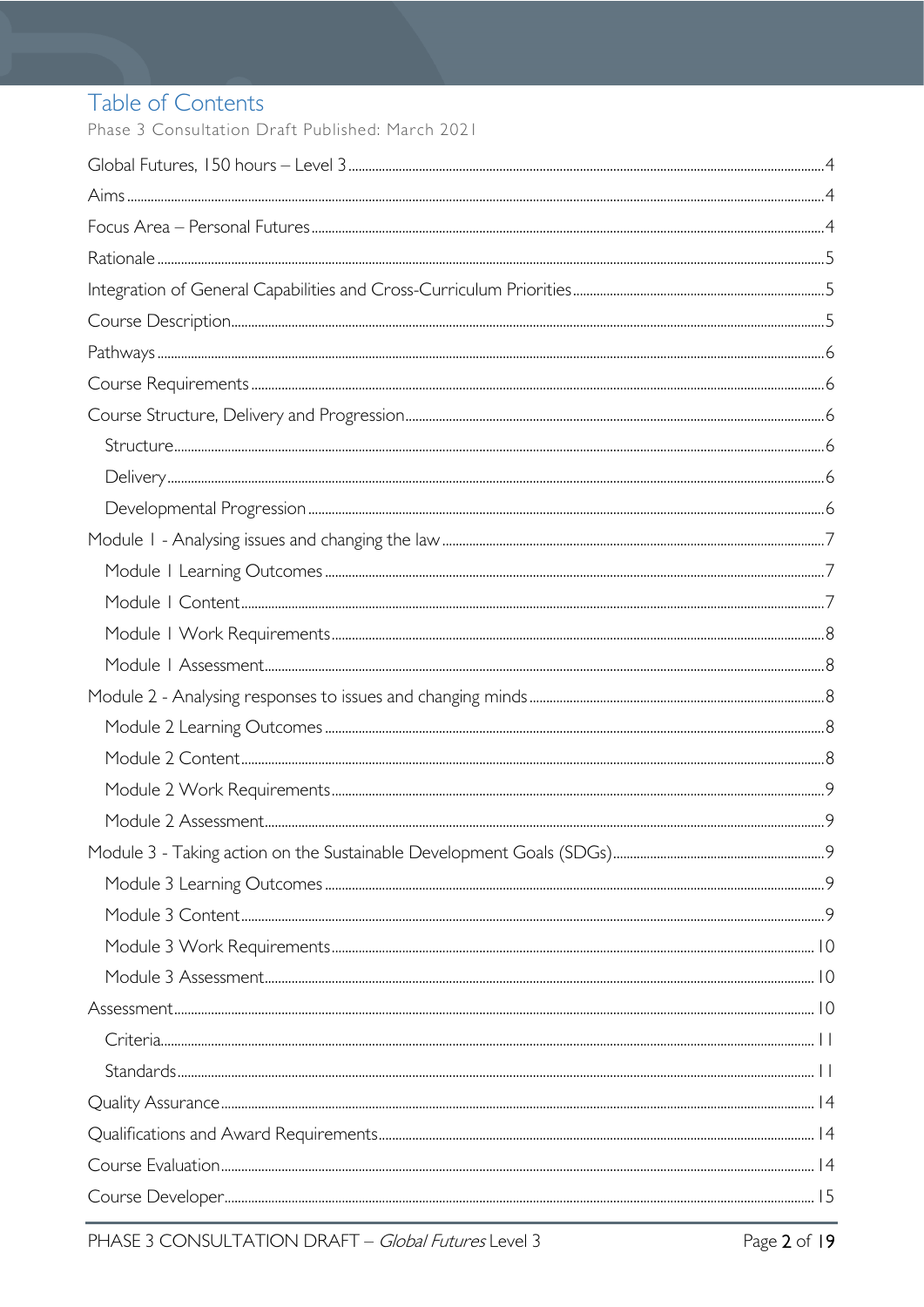### 

Appendix I - Line of Sight

| Learning Outcomes |                        |                             |                                            |                                                                                   |  |  |  |
|-------------------|------------------------|-----------------------------|--------------------------------------------|-----------------------------------------------------------------------------------|--|--|--|
| What students are | Content                |                             |                                            |                                                                                   |  |  |  |
| expected to learn | What teachers<br>teach | <b>Work Requirements</b>    |                                            |                                                                                   |  |  |  |
|                   |                        | Some of what<br>learners do | Criteria                                   |                                                                                   |  |  |  |
|                   |                        |                             | Key characteristics of<br>what learners do | <b>Standards</b>                                                                  |  |  |  |
|                   |                        |                             |                                            | Qualities to be<br>assessed for the key<br>characteristics of<br>what learners do |  |  |  |
|                   |                        |                             |                                            |                                                                                   |  |  |  |
|                   |                        |                             |                                            |                                                                                   |  |  |  |
|                   |                        |                             |                                            |                                                                                   |  |  |  |
|                   |                        |                             |                                            |                                                                                   |  |  |  |
|                   |                        |                             |                                            |                                                                                   |  |  |  |
|                   |                        |                             |                                            |                                                                                   |  |  |  |
|                   |                        |                             |                                            |                                                                                   |  |  |  |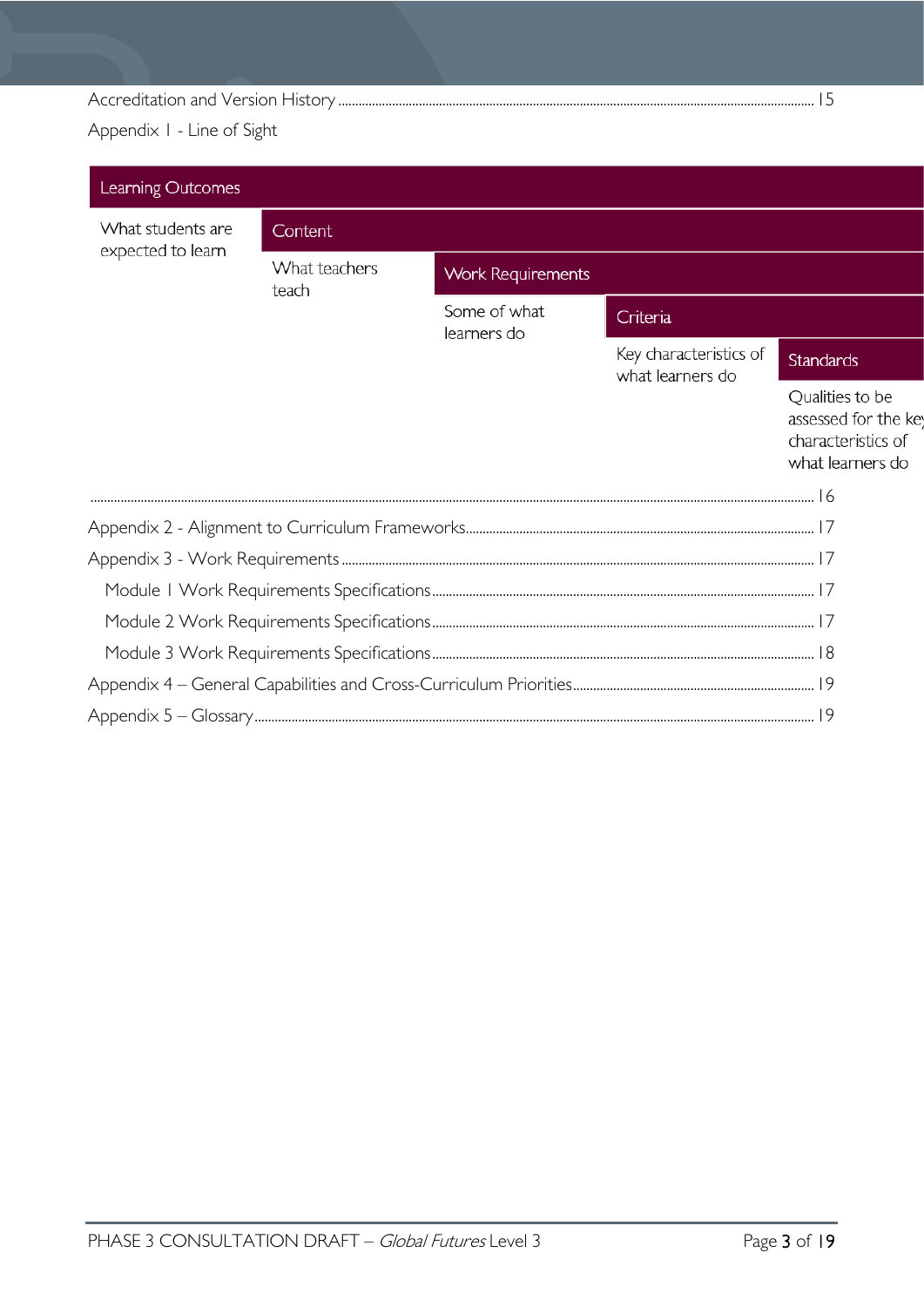# <span id="page-3-0"></span>Global Futures, 150 hours – Level 3

This course is the Level 3 component of the Global Futures program.

### <span id="page-3-1"></span>Aims

The purpose of Years 9 to 12 [Education](https://publicdocumentcentre.education.tas.gov.au/library/Shared%20Documents/Years-9-to-12-Education-Framework.pdf) is to enable all students to achieve their potential through Years 9 to 12 and beyond in further study, training or employment.

Years 9 to 12 Education enables: Personal Empowerment, Cultural Transmission, Preparation for Citizenship and Preparation for Work.

This course supports the principles of Access, Agency, Excellence, Balance, Support and Achievement as part of a range of programs that enables students to access a diverse and highly flexible range of learning opportunities suited to their level of readiness, interests and aspirations.

Courses aligned to the Years 9 to 12 Curriculum [Framework](https://publicdocumentcentre.education.tas.gov.au/library/Shared%20Documents/Education%209-12%20Frameworks%20A3%20WEB%20POSTER.pdf) belong to one of the five focus areas of Discipline-based Study, Transdisciplinary Projects, Professional Studies, Work-based Learning and Personal Futures.

Global Futures Level 3 is a Personal Futures course.

### <span id="page-3-2"></span>Focus Area – Personal Futures

Personal Futures courses prepare students to be independent young adults, able to lead healthy, fulfilled and balanced lives. Learning is highly personalised. Students develop strategies to optimise learning, make decisions, solve problems, set career and life goals, and pursue areas of strong personal interest. Personal Futures supports students to develop the required knowledge, skills and understandings to make informed choices that enhance their own and others' health and wellbeing. The inclusion of Personal Futures as a focus area responds to a range of contemporary research findings highlighting the importance of students having broad educational goals that include individual and collective wellbeing and opportunities for student agency as they navigate a complex and uncertain world.

Personal Futures courses have three key features that guide teaching and learning

- theory and dialogue
- informed action
- reflection and dialogue.



Figure 1: Transdisciplinary Project Cycle of Learning (adapted from OECD Learning Compass 2030)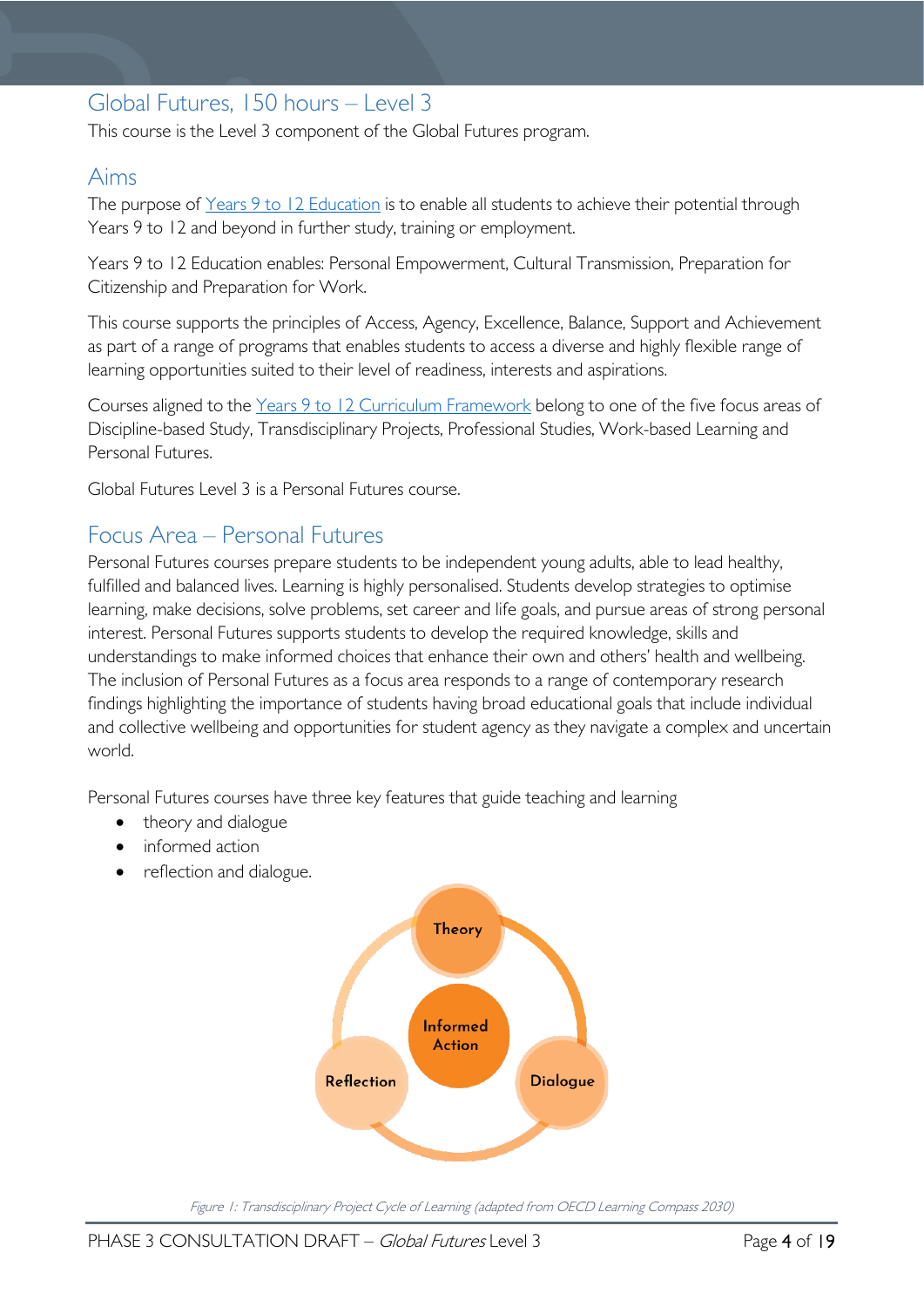In this Personal Futures course learners will investigate theories underlying change making, along with skills and strategies that bring about positive change, and skills in reflective practice and constructive dialogue. The central component of the course will be an action project designed to have a positive impact on the United Nations Sustainable Development Goals (SDGs). The process for developing and undertaking this informed action will include evaluation of the effectiveness of the project and consideration of the sustainability of change.

# <span id="page-4-0"></span>Rationale

Global Futures Level 3 directly addresses Goal 2 of the Mparntwe Education Declaration Education Goals for Young Australians: that "all young Australians become confident and creative individuals, successful lifelong learners, and active and informed members of the community". The course specifically provides opportunities for developing Personal Empowerment, Cultural Transmission and Preparation for Citizenship, and supports the principles of the Years 9-12 Education Framework, those being Access, Agency, Excellence, Balance, Support and Achievement. It provides Level 3 access to the HASS Global Futures program as well as other HASS programs in Civics and Citizenship or History and *Geography*. The course is designed to engage learners in the betterment of their community and world through the investigation of positive and valued change-making and the co-development and actioning of their own mentored plan for contributing to the SDGs. The course also provides an opportunity to recognise, accredit, refine and mentor the active citizenship many learners are already involved in. There are opportunities for learners to follow areas of interest in both modules 1 and 2 whilst module 3 consists primarily of an action project designed and developed by the learners themselves.

# <span id="page-4-1"></span>Integration of General Capabilities and Cross-Curriculum Priorities

The general capabilities addressed specifically in this course are:

- Critical and creative thinking  $\epsilon$
- Ethical understanding  $\div$
- Literacy  $\blacksquare$
- Personal and social capability  $\ddot{\ddot{}}$

The cross-curriculum priorities enabled through this course are:

- Aboriginal and Torres Strait Islander Histories and Cultures  $\mathscr W$
- Asia and Australia's Engagement with Asia **AA**
- Sustainability  $\triangleleft$

# <span id="page-4-2"></span>Course Description

Global Futures Level 3 equips learners with the knowledge and skills to bring about positive change in response to significant local, national and global issues. It also equips learners with skills to promote legislative change or change in community perceptions in areas of interest to them, and the capacity to act as positive role models and productive community members.

There are three main topics in the course corresponding to three modules of learning:

- Changing the Law
- Changing Minds
- Taking Action on the Sustainable Development Goals.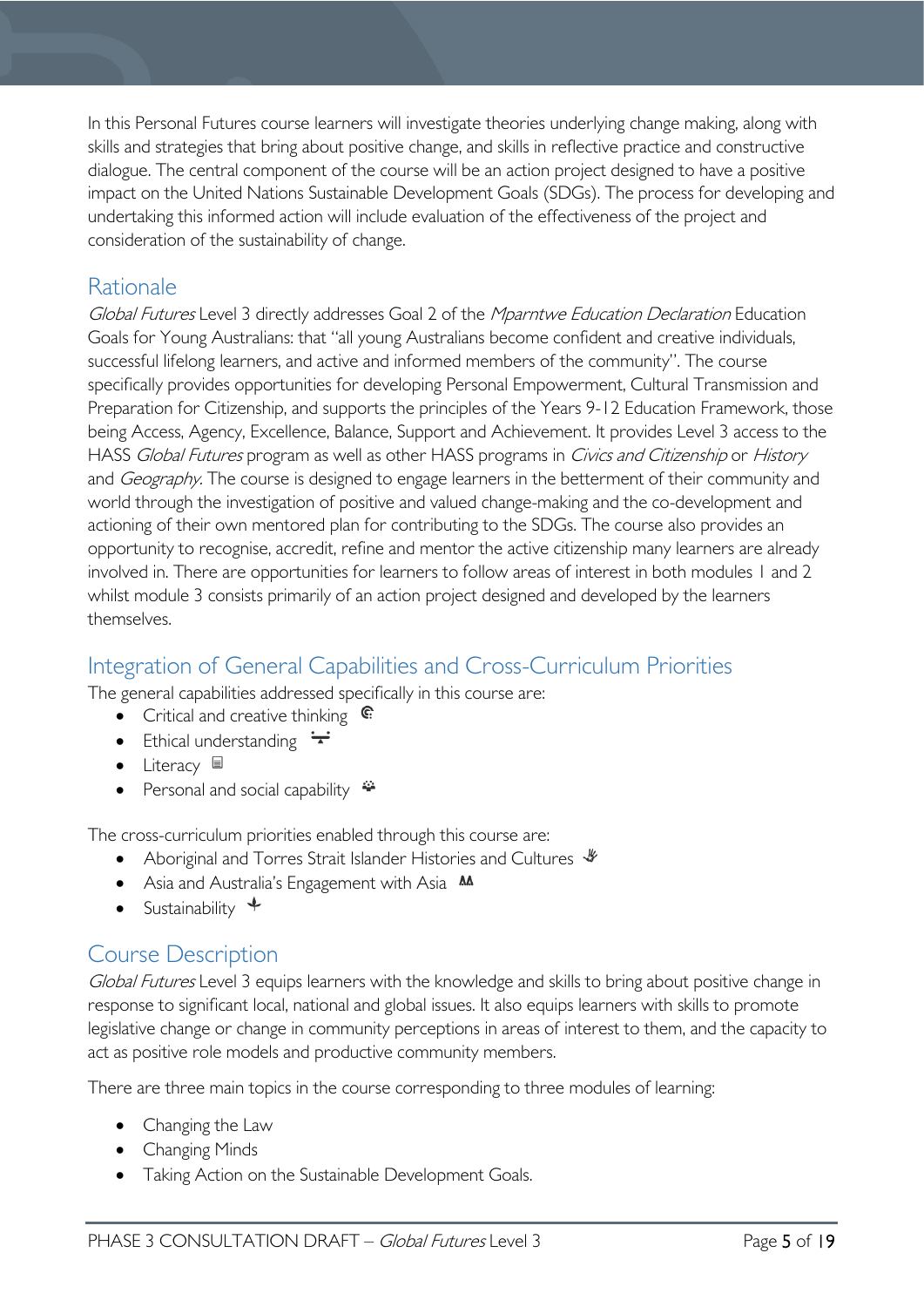These topics are linked by a fourfold focus on inquiry, problem-solving, ethical action and evaluative reflection.

Student agency is central to determining and designing a social enterprise for module 2 and a significant action project for module 3.

# <span id="page-5-0"></span>Pathways

This course builds upon HASS 7-10 Civics and Citizenship. 7-10 Geography and 7-10 History Australian Curriculum

Global Futures Level 2 and Legal Studies Foundation 2 provide a pathway into Global Futures Level 3.

Global Futures Level 3 provides level 3 access to the TASC accredited HASS Global Futures program as well as the Legal Studies program and other HASS programs in Civics and Citizenship or History and Geography.

### <span id="page-5-1"></span>Course Requirements

There are no pre-requisites for *Global Futures* Level 3.

Learners undertaking the course will need to work with other learners at times.

Internet and device access is essential for some parts of the course.

### <span id="page-5-2"></span>Course Structure, Delivery and Progression

#### <span id="page-5-3"></span>Structure

This course consists of three 50-hour modules.

Modules available Core Module 1: Analysing issues and changing the law Core Module 2: Analysing responses to issues and changing minds Core Module 3: Taking action on the Sustainable Development Goals (SDGs)



#### <span id="page-5-4"></span>**Delivery**

The three modules should be delivered in order 1, 2, 3.

#### <span id="page-5-5"></span>Developmental Progression

At both the module and course level the learner is introduced to and builds upon key ideas, concepts, skills, knowledge and understanding leading to performance of understanding reflected in the work requirements.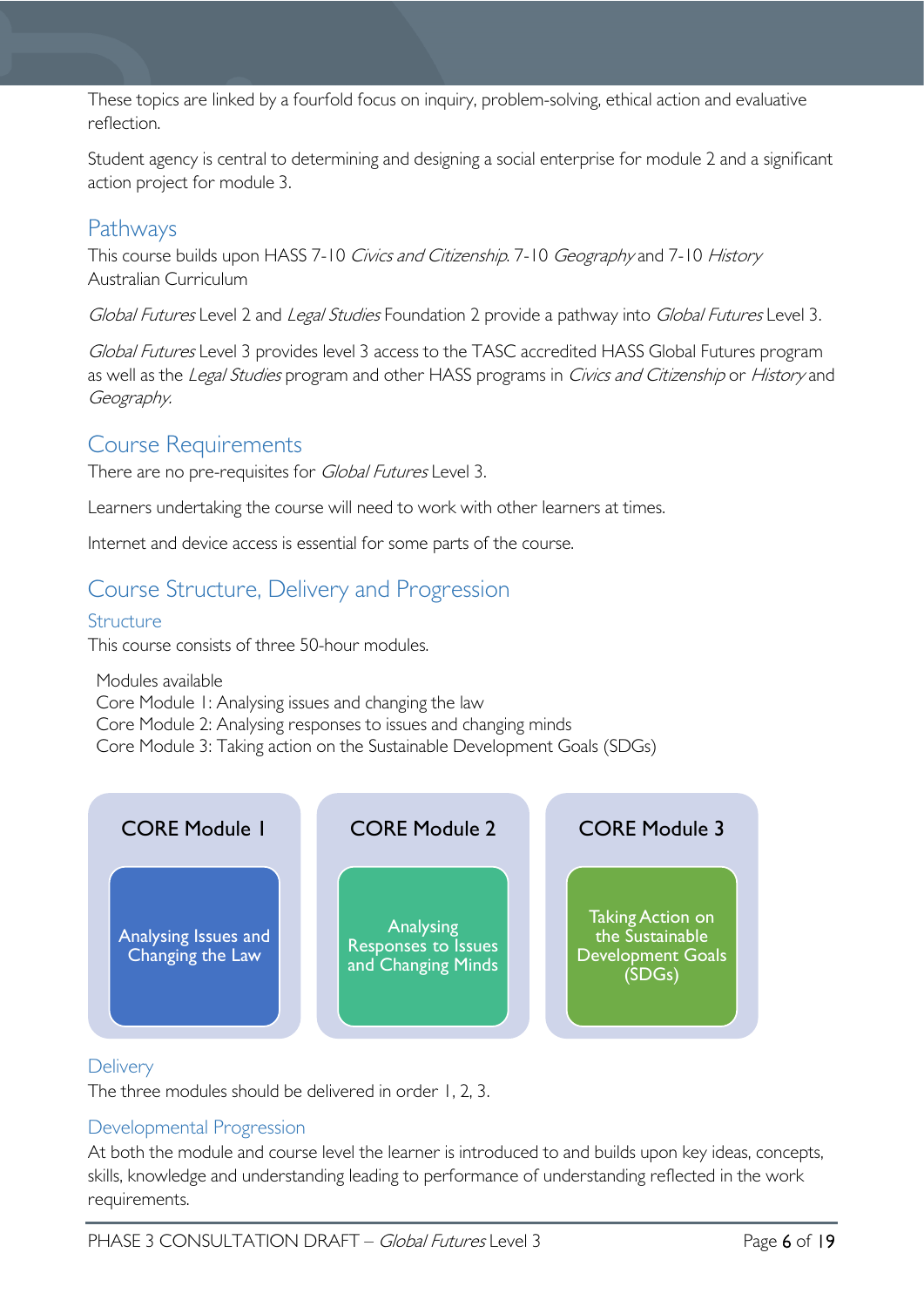Individual modules have a developmental progression that introduces, builds upon and culminates in a performance of understanding in the work requirements. Between modules there is also a developmental progression that leads to a culminating performance of understanding in the final work requirements.

## <span id="page-6-0"></span>Module 1 - Analysing issues and changing the law

#### <span id="page-6-1"></span>Module 1 Learning Outcomes

On successful completion of this module, learners will be able to:

- 1. communicate purposefully and appropriately about global futures
- 2. apply metacognitive reasoning and skills individually and cooperatively
- 3. develop criteria to evaluate projects and propose future action
- 4. analyse issues and perspectives on them including their components, causes and consequences.

#### <span id="page-6-2"></span>Module 1 Content

Learners will analyse issues to understand their component parts and the different perspectives that there may be on the issue. As part of this analysis they will develop the capacity to distinguish aspects of important issues that require a change in the law to bring about desired change. They will learn how to promote change in the law in a legal and productive manner and will design and undertake a project directed towards a positive and desirable change in the law. It is important when engaging with issues around the SDGs that learners consider different perspectives and points of view.

#### Key knowledge:

#### SDGs and the issues they address

- what are the SDGs?
- what are the SDGs about?
- diverse perspectives on the SDGs

#### Analysis of the issues

- analysis of two of the issues addressed by the SDGs
- problematic laws or regulations
- change process when a change in the law is required

#### Formal and informal processes for changing the law

- the processes themselves
- analysis and evaluation of past campaigns to change the law
- successful campaigns and tips for success

#### The action project  $-$  changing the law

#### (see Module 1 Work Requirement in Appendix 3)

#### Key skills:

- communication skills aligned to the research, analysis and project detailed in the Key Knowledge and Work Requirement for the course, including aligning communication format to purpose
- individual and collaborative metacognitive reasoning and skills
- designing a campaign promoting specific change in the law
- identifying a specific change in a specific law that will produce desirable change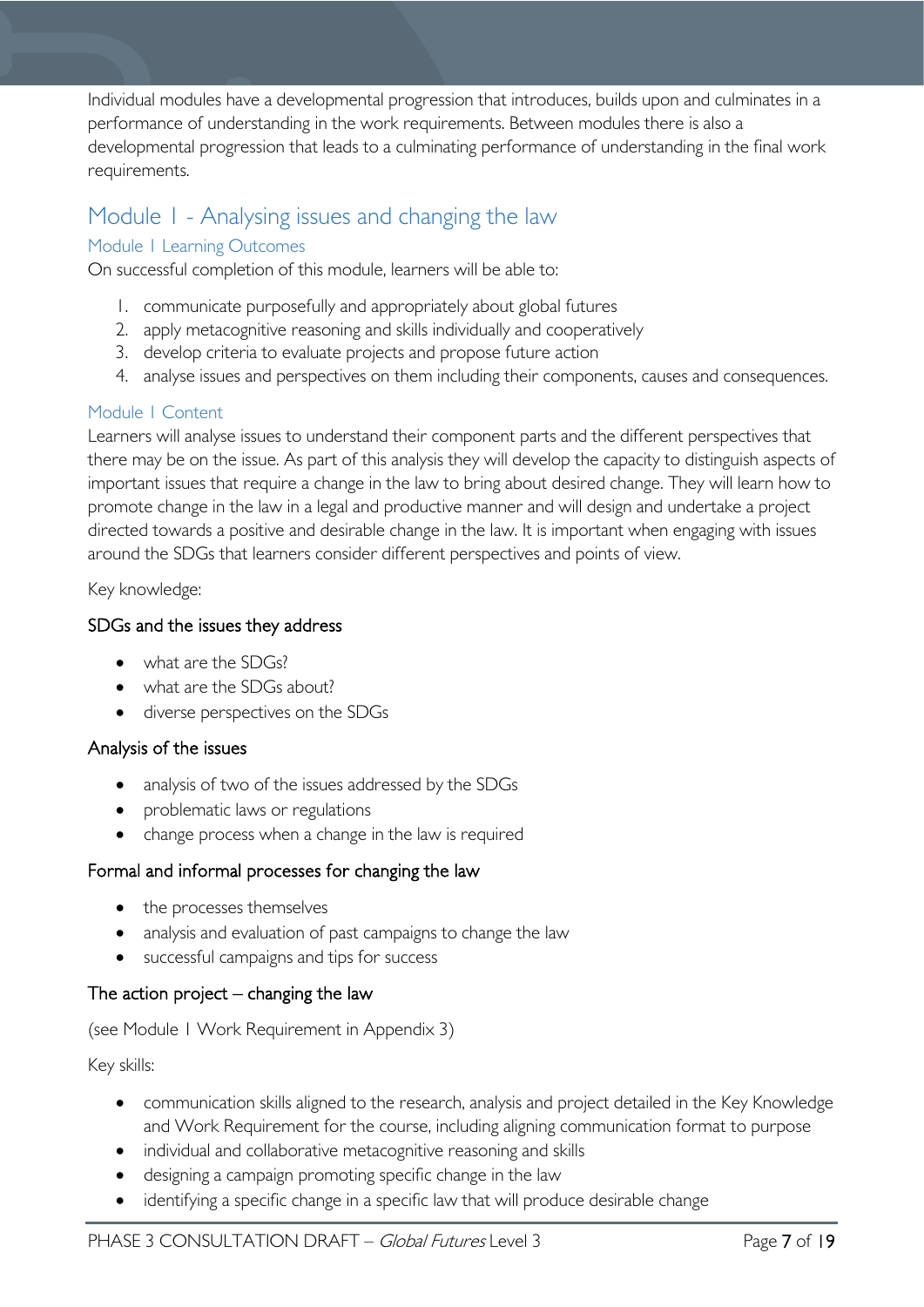- collecting data to evaluate the progress and success of a campaign promoting a change in the law
- reflecting on the impact of change in the law on personal and community futures.

#### <span id="page-7-0"></span>Module 1 Work Requirements

The work requirements of a course are processes, products or performances that provide a significant demonstration of achievement that is measurable against the course's standards. Work requirements need not be the sole form of assessment for a module.

This module includes two case study work requirements.

See Appendix 3 for summary of Work Requirement specifications for this course.

#### <span id="page-7-1"></span>Module 1 Assessment

This module will assess criteria 1, 2, 3, 4.

### <span id="page-7-2"></span>Module 2 - Analysing responses to issues and changing minds

#### <span id="page-7-3"></span>Module 2 Learning Outcomes

On successful completion of this module, learners will be able to:

- 1. communicate purposefully and appropriately about global futures
- 2. apply metacognitive reasoning and skills individually and cooperatively
- 3. develop criteria to evaluate projects and propose future action
- 5. analyse existing responses and synthesise their own response to Global Issues.

#### <span id="page-7-4"></span>Module 2 Content

Learners will analyse responses to issues in order to understand different perspectives on how to best respond to the issue. As part of this analysis they will consider how to identify, analyse and influence opinion or public perception of important issues. They will learn how to promote change in a legal and productive manner and will design and undertake a project directed towards a positive and desirable change in the way an issue is perceived. It is important when engaging with issues around the SDGs that learners consider different perspectives and points of view.

#### Key knowledge:

#### Responses to issues related to the SDGs

- values and perspectives behind the responses
- arguments presented to support the response
- evidence and how it is used

#### Assumptions and implications of responses

- identify and analyse assumptions of either two opposing responses to the same issue or two responses from the same respondent to two different issues
- identifying implications and potential consequences of the same two responses
- aligning assumptions, implications, arguments and evidence in own responses

#### Changing minds

- skills and insights in presenting information
- analysing and evaluating past campaigns to change minds
- successful campaigns and tips for success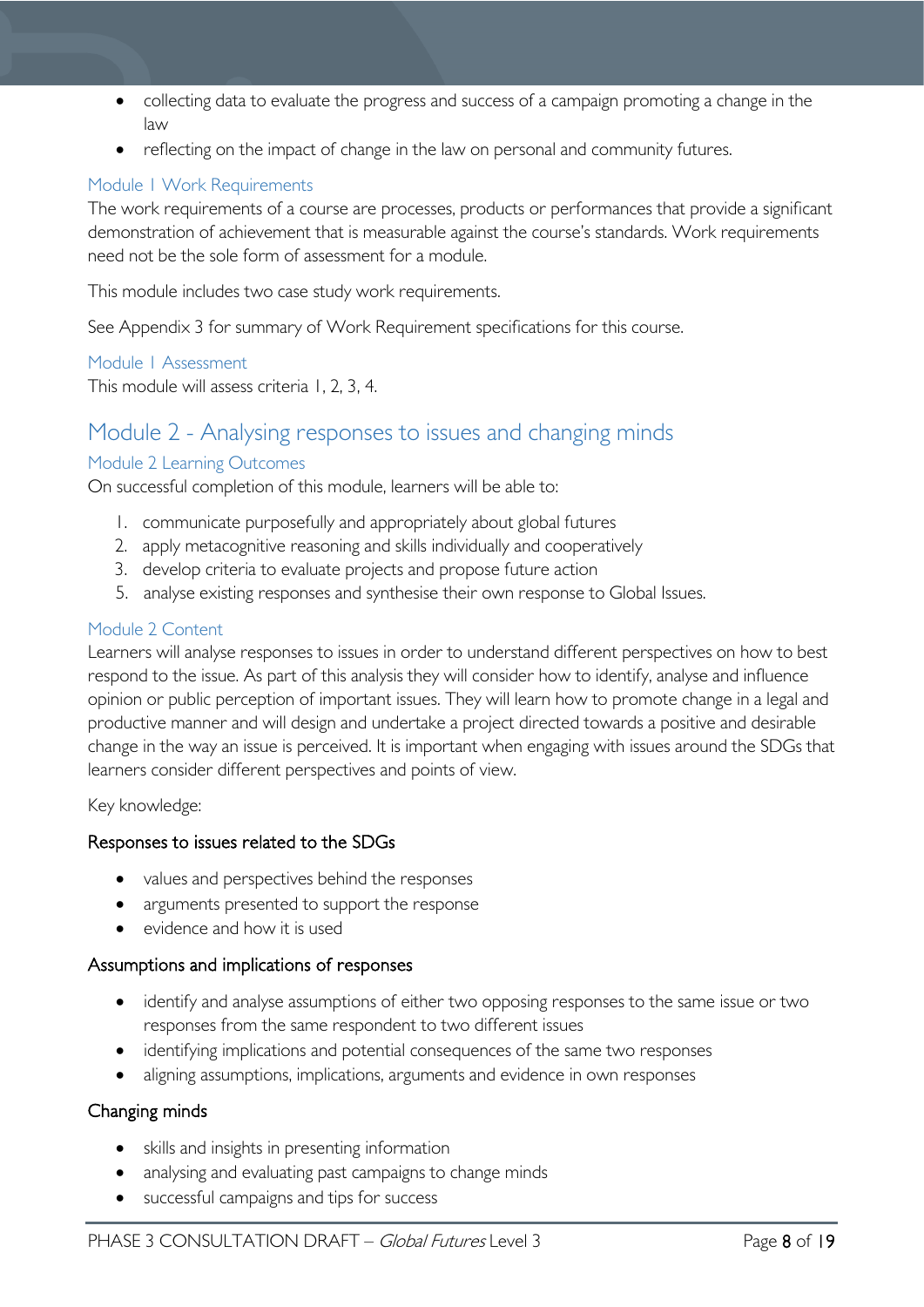#### The action project  $-$  changing minds

(see Module 2 Work Requirement in Appendix 3)

Key skills:

- communication skills aligned to the research, analysis and project detailed in the Key Knowledge and Work Requirement for the course, including aligning communication format to purpose
- individual and collaborative metacognitive reasoning and skills
- designing a campaign promoting change in public perception
- identifying targets and strategies to achieve those targets
- using data to design and evaluate a campaign
- reflecting on the impact of desired change on personal and community futures.

#### <span id="page-8-0"></span>Module 2 Work Requirements

The work requirements of a course are processes, products or performances that provide a significant demonstration of achievement that is measurable against the course's standards. Work requirements need not be the sole form of assessment for a module.

This module includes a social enterprise work requirement.

See Appendix 3 for summary of Work Requirement specifications for this course.

<span id="page-8-1"></span>Module 2 Assessment This module will assess criteria 1, 2, 3, 5.

# <span id="page-8-2"></span>Module 3 - Taking action on the Sustainable Development Goals (SDGs)

### <span id="page-8-3"></span>Module 3 Learning Outcomes

On successful completion of this module, learners will be able to:

- 1. communicate purposefully and appropriately about global futures
- 2. apply metacognitive reasoning and skills individually and cooperatively
- 3. develop criteria to evaluate projects and propose future action
- 6. design and implement a project in response to a global issue.

#### <span id="page-8-4"></span>Module 3 Content

Learners will design, develop, undertake and evaluate a project designed to make a positive contribution towards one or more of the United Nations Sustainable Development Goals. It is important when designing a project that teachers and students undertake risk analysis of potential projects and learner involvement in them. It is also vital, to meet course outcomes, when engaging with issues around the SDGs that learners consider different perspectives and points of view.

#### Key knowledge:

It is not intended that time be allocated equally across key knowledge in this module, with the collaborative project itself likely to assume a significant portion of the 50 hours.

#### Taking action:

- selecting an issue aligned to the SDGs, designing a central action project and planning an approach for the project.
- working with others, including team, governance and support and potentially liaising with interested Government and NGO s.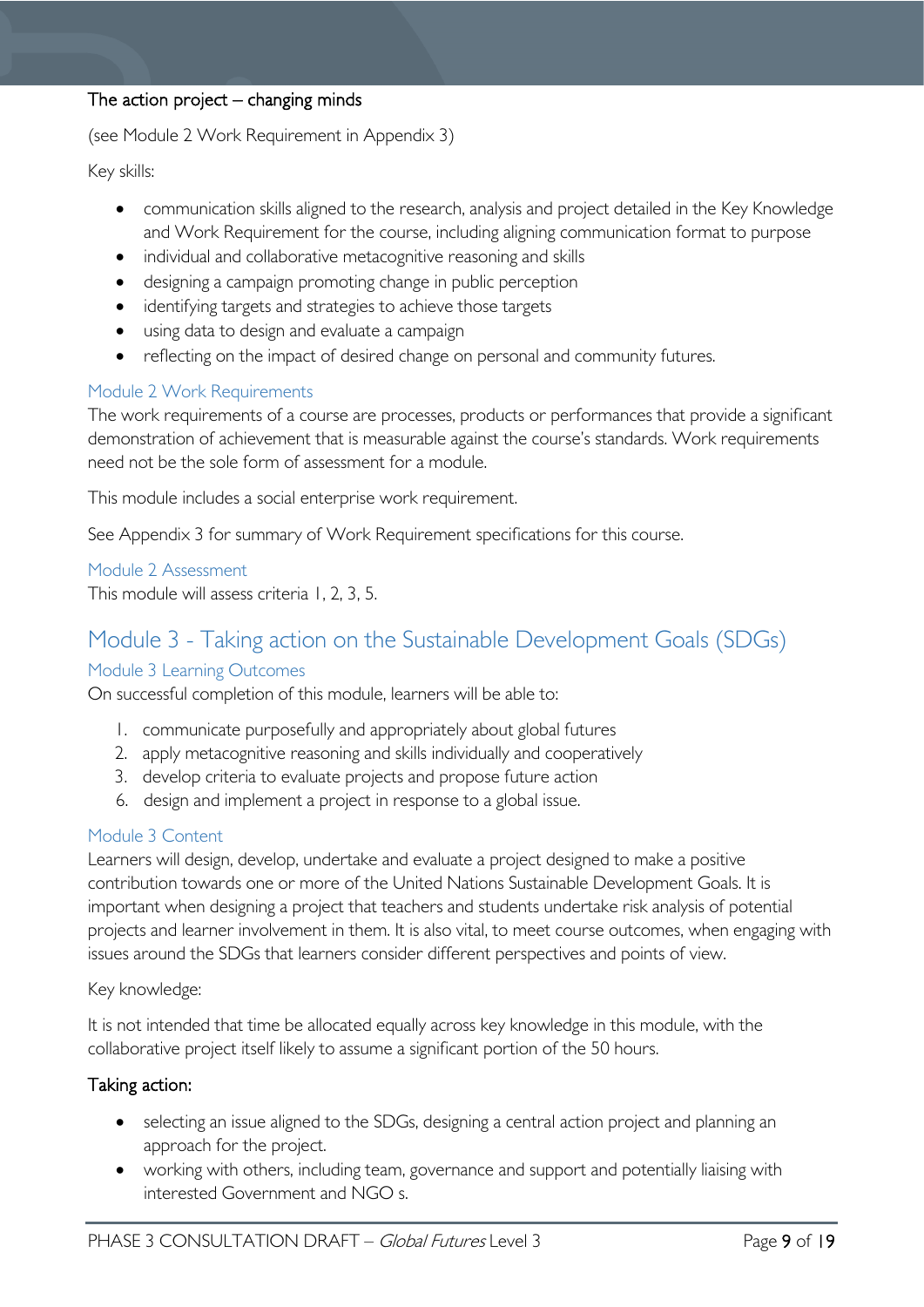• developing a scope and sequence.

#### Planning for success:

- setting, monitoring and refining goals and targets.
- using evidence at all stages of the project.
- developing and using criteria for monitoring, reflecting and evaluating.

#### The collaborative project:

- undertaking the project.
- evaluating the project.
- reflecting upon the project and considering implications and future options.

#### Key skills:

- purposeful and effective research, analysis and presentation of information detailed in the Key Knowledge and Work Requirement for the Module
- individual and collaborative metacognitive reasoning and skills: planning for success, reflecting on progress and considering implications
- designing and undertaking an action project that is considerate, cohesive, coherent and impactful
- using evidence to identify targets and strategies and to design and evaluate a project
- reflecting on the impact of the project on personal and community futures.

#### <span id="page-9-0"></span>Module 3 Work Requirements

The work requirements of a course are processes, products or performances that provide a significant demonstration of achievement that is measurable against the course's standards. Work requirements need not be the sole form of assessment for a module.

This module includes a project work requirement.

See Appendix 3 for summary of Work Requirement specifications for this course.

#### <span id="page-9-1"></span>Module 3 Assessment

This module will assess criteria 1, 2, 3, 6.

#### <span id="page-9-2"></span>Assessment

Criterion-based assessment is a form of outcomes assessment that identifies the extent of learner achievement at an appropriate end-point of study. Although assessment – as part of the learning program – is continuous, much of it is formative, and is done to help learners identify what they need to do to attain the maximum benefit from their study of the course. Therefore, assessment for summative reporting to TASC will focus on what both teacher and learner understand to reflect endpoint achievement.

The standard of achievement each learner attains on each criterion is recorded as a rating 'A', 'B', or 'C', according to the outcomes specified in the standards section of the course.

A 't' notation must be used where a learner demonstrates any achievement against a criterion less than the standard specified for the 'C' rating.

A 'z' notation is to be used where a learner provides no evidence of achievement at all.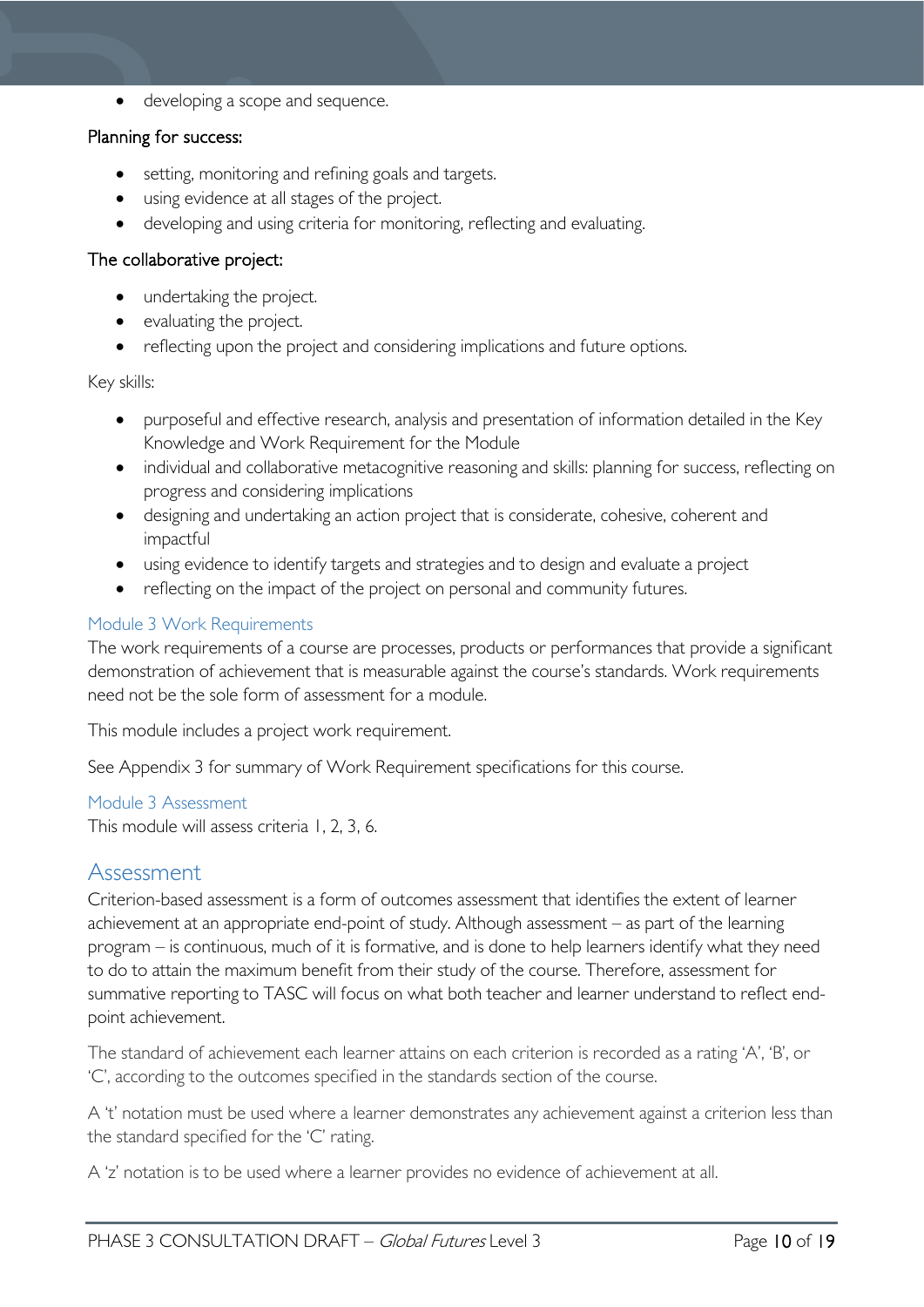Internal assessment of all criteria will be made by the provider. Providers will report the learner's rating for each criterion to TASC.

TASC will supervise the external assessment of designated criteria which will be indicated by an asterisk (\*). The ratings obtained from the external assessments will be used in addition to internal ratings from the provider to determine the final award.

<span id="page-10-0"></span>Criteria

|                      | Module I | Module 2 | Module 3 | Notes                                                                          |
|----------------------|----------|----------|----------|--------------------------------------------------------------------------------|
| Criteria<br>assessed | 2,3,4    | ,2,3,5   | 1,2,3,6  | Three common criteria in all<br>modules and one focus<br>criterion per module. |

The assessment for *Global Futures* Level 3 will be based on the degree to which the learner can:

- 1. select and apply appropriate communication tools and strategies\*
- 2. select and apply metacognitive skills and reasoning
- 3. develop and apply criteria to evaluate projects and determine consequences\*
- 4. research and analyse issues.
- 5. analyse and synthesise responses to issues
- 6. design and implement a project in response to an issue\*

\*denotes criteria that are both internally and externally assessed.

#### <span id="page-10-1"></span>**Standards**

Criterion 1\*: select and apply appropriate communication tools and strategies

This criterion is both internally and externally assessed

| Rating C                                                                                                                         | Rating B                                                                                          | Rating A                                                                                        |
|----------------------------------------------------------------------------------------------------------------------------------|---------------------------------------------------------------------------------------------------|-------------------------------------------------------------------------------------------------|
| appropriately selects from<br>and effectively uses a range<br>of formal and informal<br>communication formats to<br>suit purpose | meets communication<br>requirements of<br>tasks including effective use<br>of appropriate formats | sets, meets and sometimes<br>exceeds communication<br>requirements and<br>expectations of tasks |
| correctly uses a wide range<br>of topic-based terminology                                                                        | uses a wide range of non-<br>specialist and some specialist<br>terminology                        | uses a wide range of specialist<br>and non-specialist<br>terminology to clarify<br>meaning      |
| correctly uses a wide range<br>of communication<br>conventions.                                                                  | purposefully uses a wide<br>range of communication<br>conventions.                                | uses a wide range of<br>communication<br>conventions to clarify<br>meaning.                     |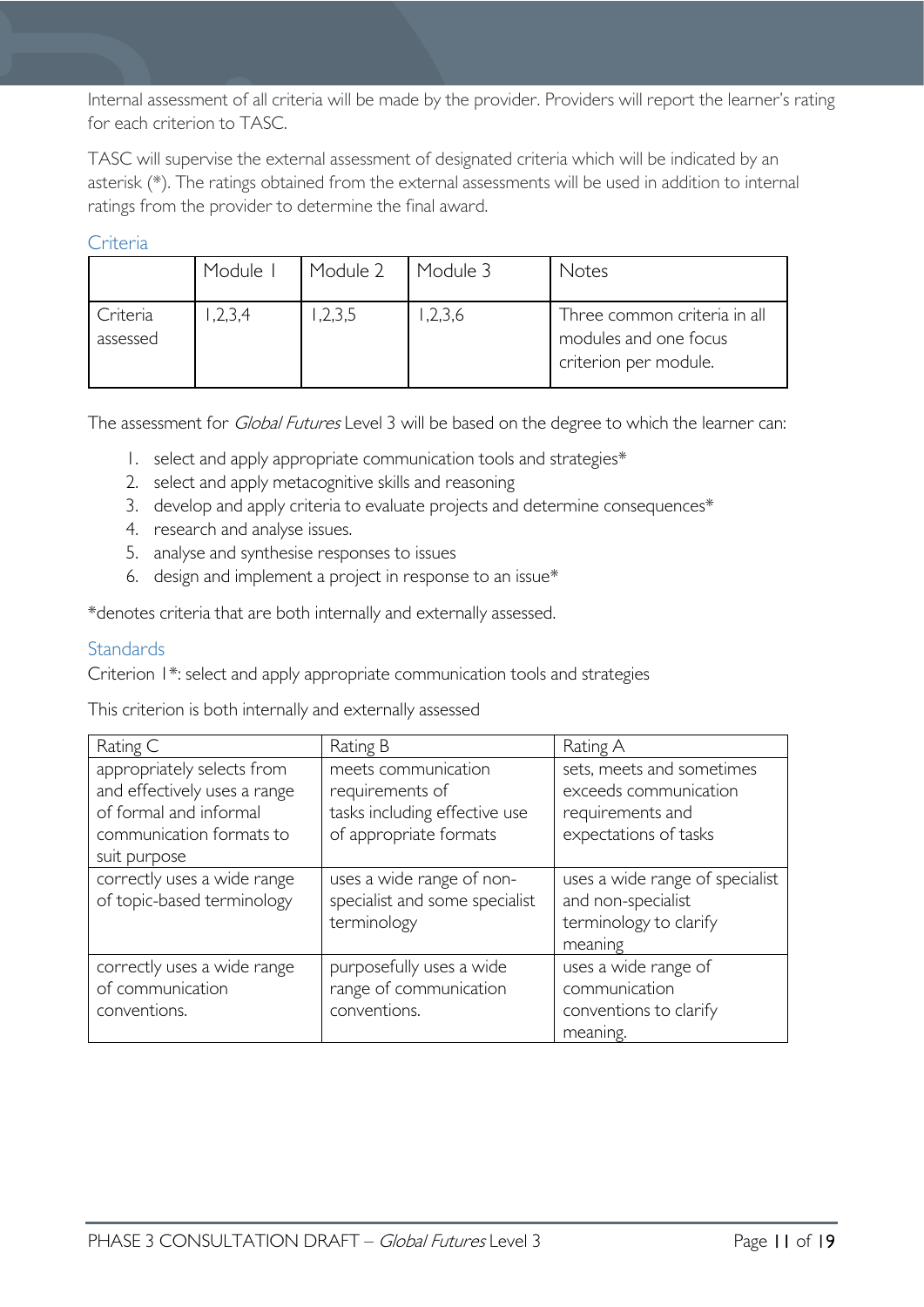Criterion 2: select and apply metacognitive skills and reasoning

| Rating C                                                              | Rating B                                                                                                         | Rating A                                                                                                                |
|-----------------------------------------------------------------------|------------------------------------------------------------------------------------------------------------------|-------------------------------------------------------------------------------------------------------------------------|
| creates effective and<br>detailed learning plans                      | creates effective learning<br>plans that address individual<br>and collective strengths,<br>weaknesses and goals | demonstrates proficiency in<br>selecting and using learning<br>strategies as part<br>of sophisticated learning<br>plans |
| monitors and evaluates<br>learning and adjusts learning<br>plans      | monitors learning and adjusts<br>plans and<br>strategies accordingly                                             | monitors learning and<br>effectively adjusts learning<br>plans strategies and intentions<br>accordingly                 |
| sets aspirational and<br>achievable learning goals and<br>intentions. | self-assesses progress<br>towards high expectations<br>and achievable learning goals.                            | consistently<br>demonstrates high<br>expectations and<br>achieves learning goals.                                       |

Criterion 3: \* develop and apply criteria to evaluate projects and determine consequences

| Rating C                      | Rating B                         | Rating A                         |
|-------------------------------|----------------------------------|----------------------------------|
| collects and analyses         | collects and critically analyses | collects, develops and           |
| evidence for evaluation       | evidence for evaluation          | critically analyses evidence for |
|                               |                                  | evaluation                       |
| seeks and selects criteria to | develops criteria to evaluate    | develops criteria for nuanced    |
| evaluate projects, decisions  | projects according to            | critical evaluation of projects  |
| and responses                 | evidence                         | according to evidence            |
| evaluates projects, decisions | evaluates projects, decisions    | critically applies criteria to   |
| and responses using criteria  | and responses using criteria     | evidence in the evaluation of    |
| and evidence.                 | and evidence.                    | development, progress,           |
|                               |                                  | success and implications of      |
|                               |                                  | projects, decisions and          |
|                               |                                  | responses.                       |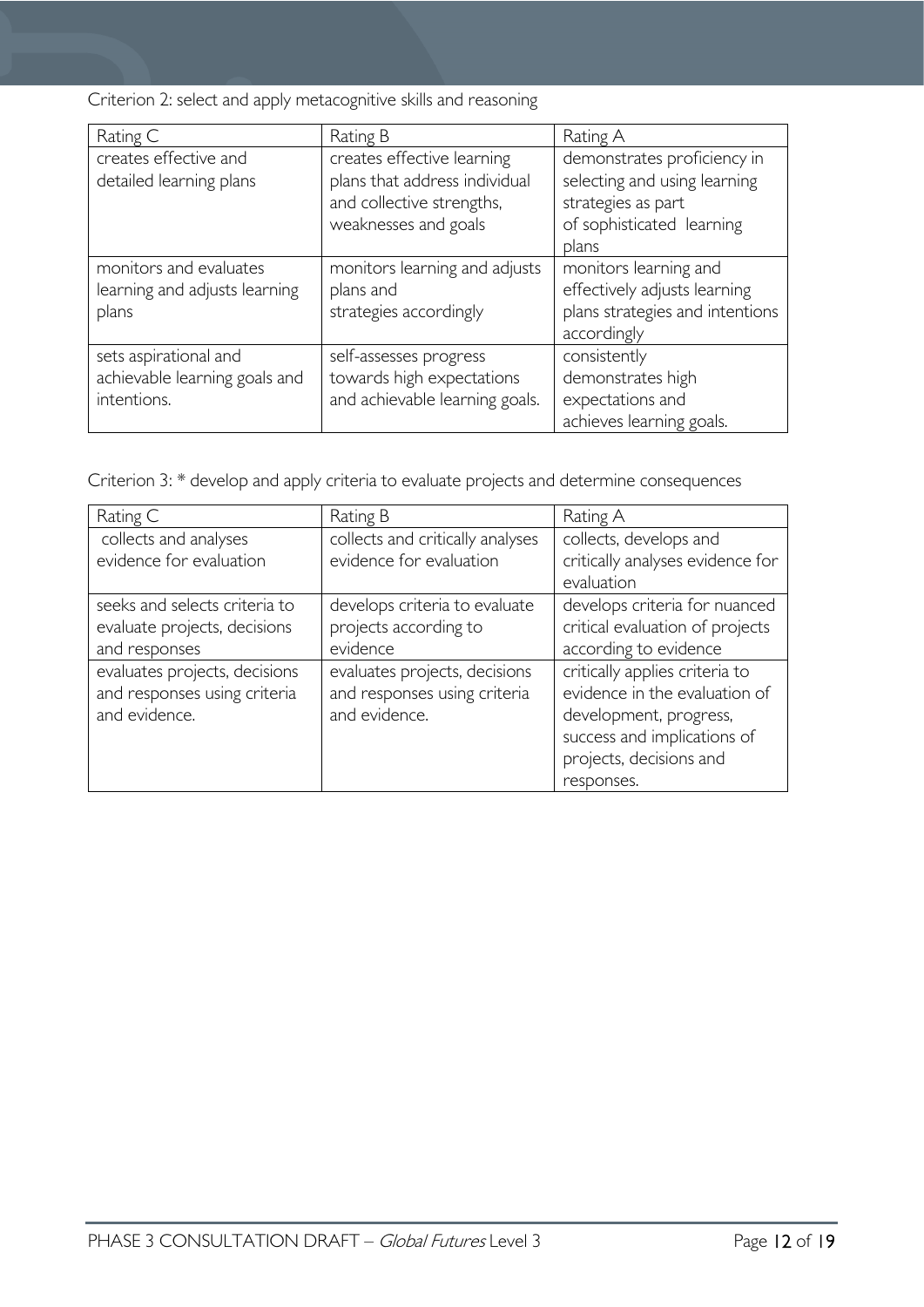Criterion 4: research and analyse issues

| Rating C                                                                                                                      | Rating B                                                                                                                                                  | Rating A                                                                                            |
|-------------------------------------------------------------------------------------------------------------------------------|-----------------------------------------------------------------------------------------------------------------------------------------------------------|-----------------------------------------------------------------------------------------------------|
| develops questions that<br>identify factors that amplify<br>or diminish global issues                                         | develops questions that<br>increase understanding of<br>connections between issues,<br>their causes and<br>consequences, and their<br>evidence            | develops questions that lead<br>to ways, sometimes new, of<br>understanding global issues           |
| explains the tensions<br>between different views,<br>cultures and beliefs that<br>impact global issues                        | explains continuity and<br>change in perspectives on<br>global issues                                                                                     | explains connections,<br>distinctions and possible<br>consensus of perspectives on<br>global issues |
| collects and analyses suitable<br>and relevant evidence from a<br>range of sources and uses it<br>to shape inquiry questions. | collects, analyses and<br>synthesises suitable and<br>relevant evidence from a<br>range of sources in order to<br>shape and resolve inquiry<br>questions. | seeks evidence to test<br>hypotheses and adjusts<br>hypotheses where necessary.                     |

Criterion 5: analyse and synthesise responses to issues

| Rating C                                                                                                  | Rating B                                                                                                            | Rating A                                                                                                                                                                                      |
|-----------------------------------------------------------------------------------------------------------|---------------------------------------------------------------------------------------------------------------------|-----------------------------------------------------------------------------------------------------------------------------------------------------------------------------------------------|
| clarifies challenging<br>information and analyses<br>influential components of it                         | clarifies complex information<br>and analyse influences,<br>assumptions and implications                            | clarifies complexities of<br>information and evaluates<br>influences, assumptions and<br>implications                                                                                         |
| adapts/reconciles ideas and<br>assess alternative responses<br>to complex or challenging<br><i>issues</i> | assesses alternative responses<br>to Global Issues and support<br>decisions with argument<br>and/or data            | produces multi-faceted<br>assessments of alternative<br>responses to Global Issues<br>which include supporting<br>argument and creative<br>options to modify ideas and<br>actions if required |
| creates and connects<br>complex ideas in order to<br>respond to Global Issues.                            | purposefully creates and<br>connects complex ideas in<br>order to produce empathetic<br>responses to Global Issues. | purposefully creates and<br>connects complex ideas to<br>produce possible responses<br>to Global Issues that consider<br>multiple perspectives and<br>implications.                           |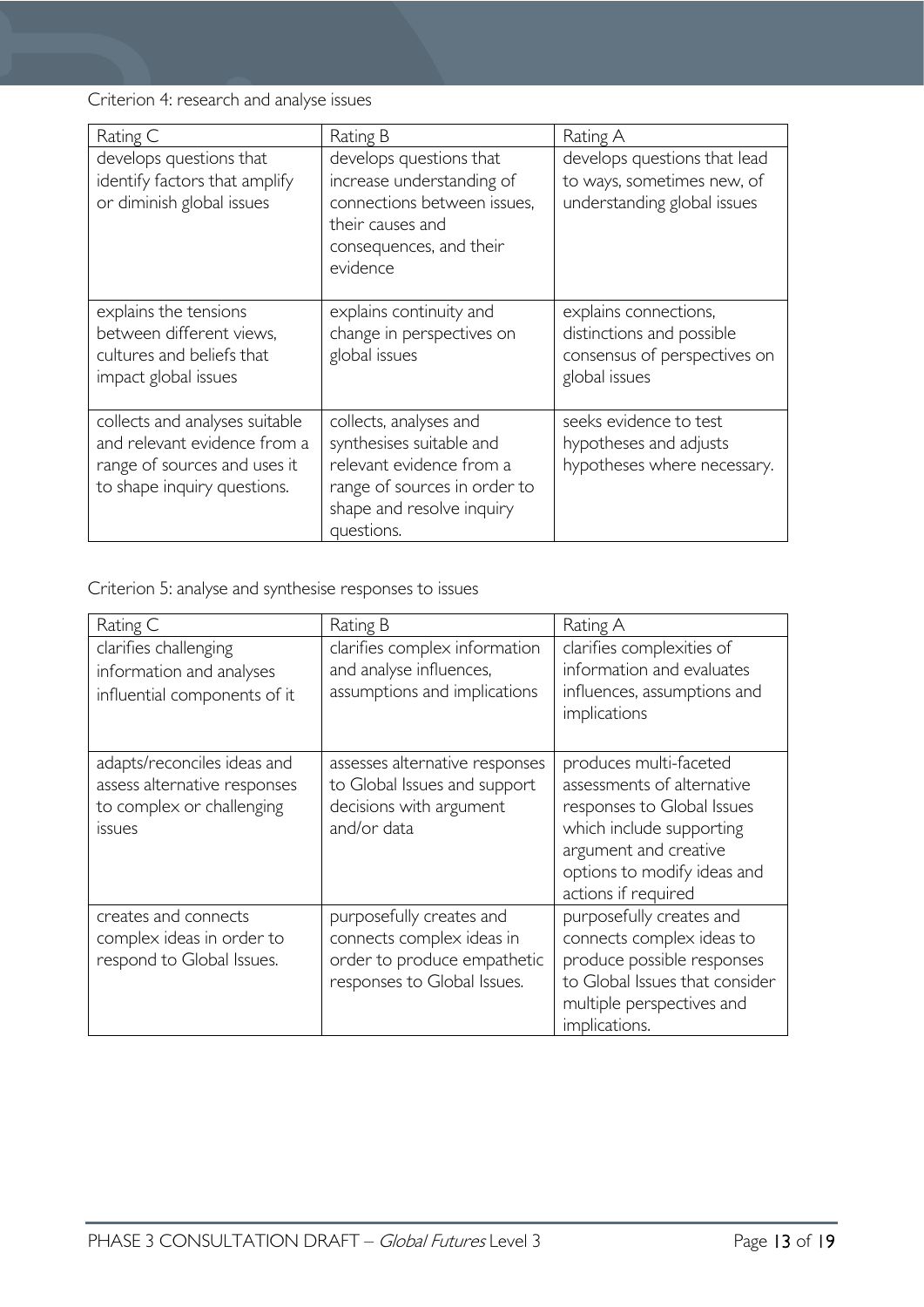Criterion 6: \*design and implement a project in response to an issue

| Rating C                                                                                 | Rating B                                                                                        | Rating A                                                                                                   |  |
|------------------------------------------------------------------------------------------|-------------------------------------------------------------------------------------------------|------------------------------------------------------------------------------------------------------------|--|
| plans and takes action that is<br>aspirational, achievable,<br>practical and considerate | achieves some goals in an<br>aspirational practical and<br>considerate global futures           | achieves goals, in an<br>aspirational practical and<br>considerate global futures                          |  |
|                                                                                          | project                                                                                         | project                                                                                                    |  |
| demonstrates coherence and<br>cohesion in planning and<br>undertaking projects           | demonstrates coherence and<br>cohesion in planning and<br>undertaking multi-faceted<br>projects | demonstrates proficiency in<br>planning and undertaking<br>multi-faceted cohesive and<br>coherent projects |  |
| plans, actions and monitors<br>projects that are measurable<br>and impactful.            | plans, actions and monitors<br>projects with potential<br>sustained impact.                     | plans, actions and monitors<br>complex projects with<br>potential sustained impact.                        |  |

### <span id="page-13-0"></span>Quality Assurance

• This will be determined by TASC at time of accreditation.

# <span id="page-13-1"></span>Qualifications and Award Requirements

The final award will be determined by the Office of Tasmanian Assessment, Standards and Certification from the 9 ratings (6 ratings from the internal assessment and 3 ratings from the external assessment).

The minimum requirements for an award in *Global Futures* Level 3 are as follows:

EXCEPTIONAL ACHIEVEMENT (EA)

8'A' ratings, 1 'B' rating (2 'A' ratings, 1 'B' rating from external assessment)

#### HIGH ACHIEVEMENT (HA)

4 'A' ratings, 4 'B' ratings, 1 'C' ratings (1 'A' rating, 1 'B' rating and 1 'C' rating from external assessment)

#### COMMENDABLE ACHIEVEMENT (CA)

4 'B' ratings, 4 'C' ratings (1 'B' ratings, 2 'C' ratings from external assessment)

# SATISFACTORY ACHIEVEMENT (SA)

7 'C' ratings (2 'C' ratings from external assessment)

#### PRELIMINARY ACHIEVEMENT (PA) 5 'C' ratings

A learner who otherwise achieves the ratings for a CA (Commendable Achievement) or SA (Satisfactory Achievement) award but who fails to show any evidence of achievement in one or more criteria ('z' notation) will be issued with a PA (Preliminary Achievement) award.

### <span id="page-13-2"></span>Course Evaluation

• This will be confirmed by time of accreditation.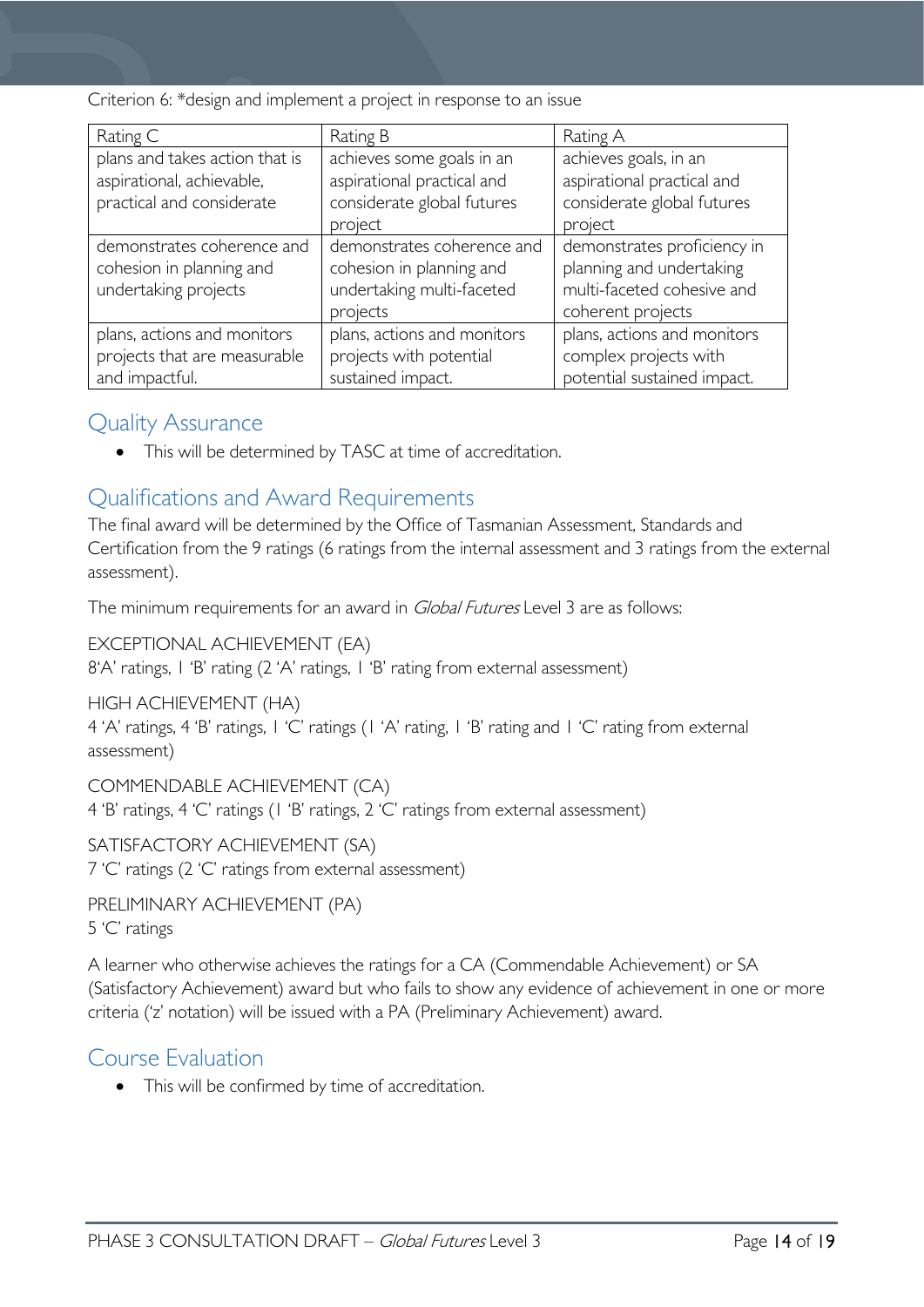# <span id="page-14-0"></span>Course Developer

This course has been developed by the Department of Education's Years 9 to 12 Learning Unit in collaboration with Catholic Education Tasmania and Independent Schools Tasmania.

### <span id="page-14-1"></span>Accreditation and Version History

• Details to be determined by TASC at time of accreditation.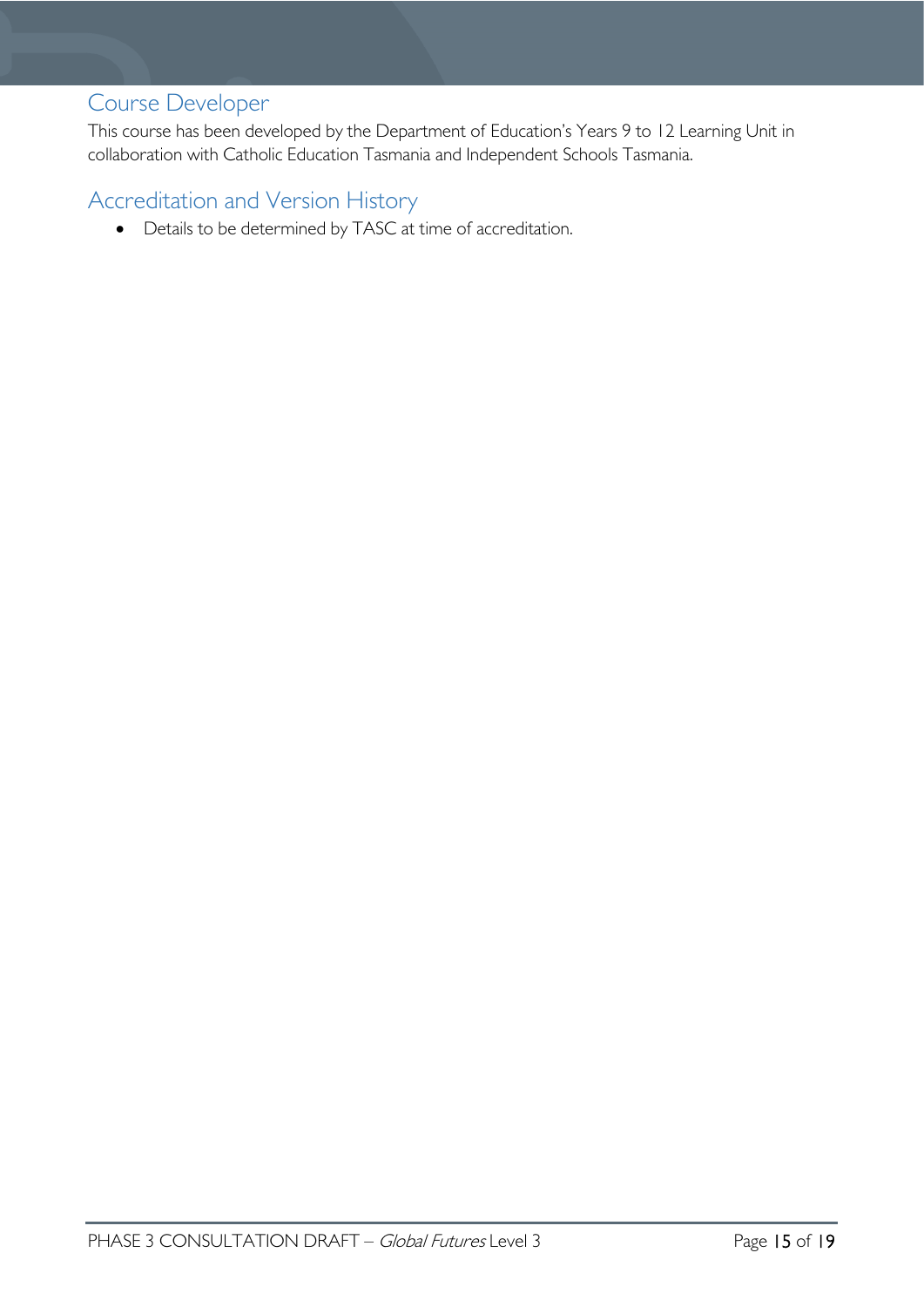# Appendix 1 - Line of Sight

| What students are | Content                |                             |                                            |                                                                                   |
|-------------------|------------------------|-----------------------------|--------------------------------------------|-----------------------------------------------------------------------------------|
| expected to learn | What teachers<br>teach | <b>Work Requirements</b>    |                                            |                                                                                   |
|                   |                        | Some of what<br>learners do | Criteria                                   |                                                                                   |
|                   |                        |                             | Key characteristics of<br>what learners do | <b>Standards</b>                                                                  |
|                   |                        |                             |                                            | Qualities to be<br>assessed for the key<br>characteristics of<br>what learners do |

<span id="page-15-0"></span>

|    | Learning Outcomes                                                                               | Course Content | Work<br>Requirements | Criteria       | Standards | General Capabilities<br>(GC)                                                                                                              |
|----|-------------------------------------------------------------------------------------------------|----------------|----------------------|----------------|-----------|-------------------------------------------------------------------------------------------------------------------------------------------|
|    | Communicate purposefully and appropriately about global futures.                                | Module 1, 2, 3 | Module 1, 2, 3       | $\subset$      | E1, 2, 3  | GC:<br>$\textcolor{red}{\blacksquare}$ $\textcolor{red}{\mathbb{C}}$ : $\textcolor{red}{\Leftrightarrow}$ $\textcolor{red}{\mathbb{C}}$   |
|    | Apply metacognitive reasoning and skills individually and cooperatively.                        | Module 1, 2, 3 | Module 1, 2, 3       | C <sub>2</sub> | E1, 2, 3  | GC:<br>$\textbf{e} \in \textbf{e}$                                                                                                        |
| 3. | Develop criteria to evaluate projects and propose future action.                                | Module 1, 2, 3 | Module 1, 2, 3       | C <sub>3</sub> | E1, 2, 3  | GC:<br>ြူ ဇြူ: <del>ကို</del> ၆၅                                                                                                          |
| 4. | Analyse issues and perspectives on them including their components,<br>causes and consequences. | Module I       | Module I             | C <sub>4</sub> | E1, 2, 3  | GC:<br>$\textcolor{red}{\blacksquare}$ $\textcolor{red}{\mathbb{C}}$ : $\textcolor{red}{\Leftrightarrow}$ $\textcolor{red}{\mathbb{C}}$   |
| 5. | Analyse existing responses and synthesise their own response to Global<br>Issues.               | Module 2       | Module 2             | C <sub>5</sub> | E1, 2, 3  | GC:<br>$\textcolor{red}{\blacksquare}$ $\textcolor{red}{\mathbb{C}}$ : $\textcolor{red}{\Leftrightarrow}$ $\textcolor{red}{\mathbb{C}}_3$ |
| 6. | Design and implement a project in response to a global issue.                                   | Module 3       | Module 3             | C <sub>6</sub> | E1, 2, 3  | GC:<br>$\equiv$ G $\cong$ G                                                                                                               |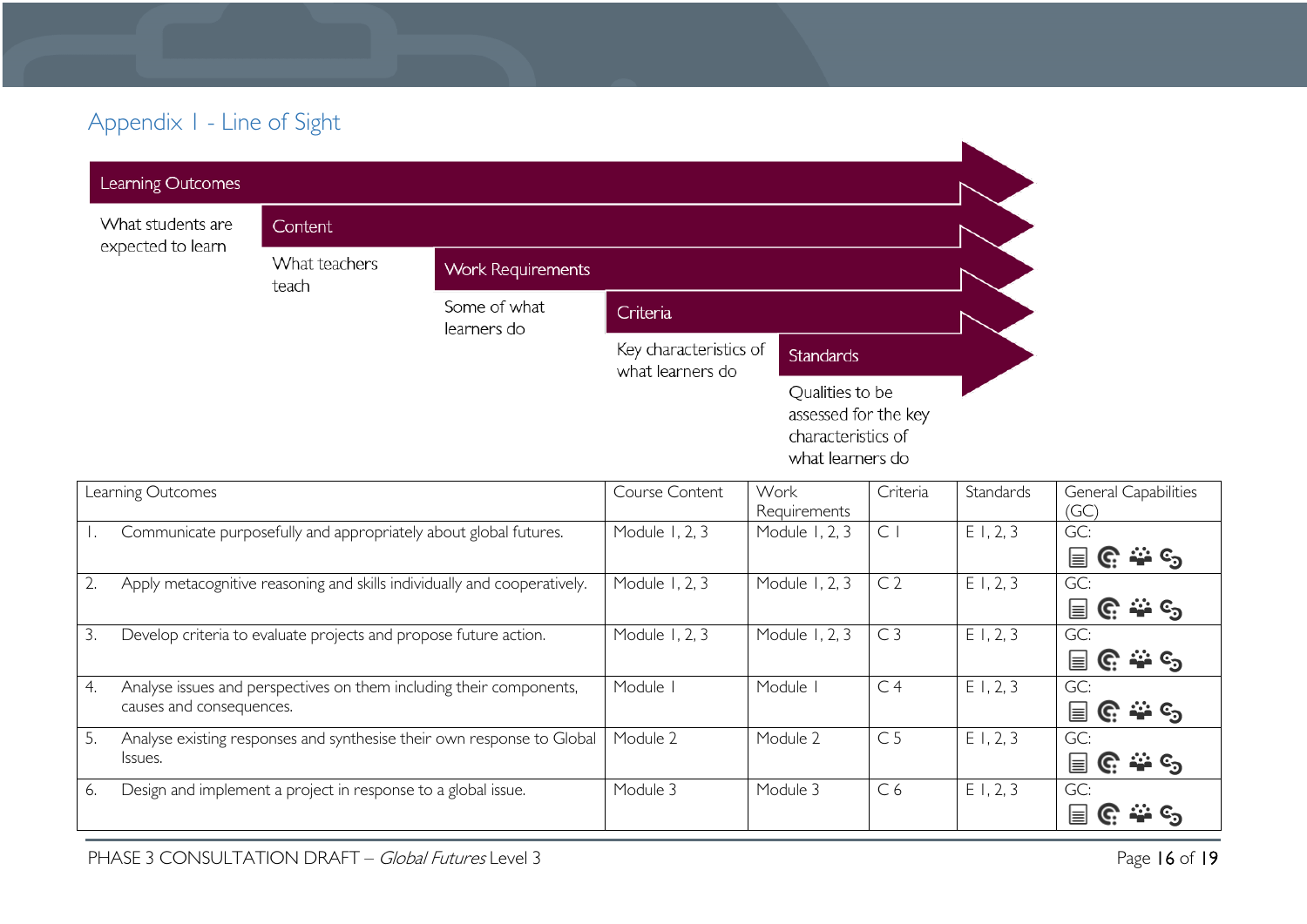# <span id="page-16-0"></span>Appendix 2 - Alignment to Curriculum Frameworks

There are no statements of national standards or frameworks relevant to this course.

# <span id="page-16-1"></span>Appendix 3 - Work Requirements

<span id="page-16-2"></span>Module 1 Work Requirements Specifications

Focus Area: Personal Futures

Title of Work Requirement: Proposing a change in the law

Mode /Format: Case Study

#### Learning Outcomes: 1, 2, 3, 4

Description: The work requirement for Module 1 consists of two case studies of a proposed change in the law. The case studies may be on the same issue or different issues. The case studies may relate to the same SDG or a different SDG.

Each case study:

- Will identify two desirable changes in the law.
- Will outline the issue and the dilemma involved.
- Will include the presentation of:
	- o a general outline of the issue, dilemma and proposed change involved
	- o 2-3 evaluated arguments supporting the need for change
	- o 1-2 evaluated arguments against the need for change.
- Will include a rationale for the specific change in the law proposed.
- Will identify the evidence used to support decision making.
- Will be accompanied by evidence of action, planning and reflection.

Size: Each written case study will be between 500 and 800 words in total. Each multi-modal or audio-visual case study will be 3-6 minutes in total.

**Timing:** The timing of the work requirement is at the discretion of the teacher.

#### External agencies: n/a

#### Relevant Criterion/criteria:

- Criterion I: All standard elements
- Criterion 2: All standard elements
- Criterion 3: All standard elements
- Criterion 4: All standard elements

#### <span id="page-16-3"></span>Module 2 Work Requirements Specifications

#### Focus Area: Personal Futures

Title of Work Requirement: Changing Minds: A Social Enterprise

Mode /Format: Social Enterprise

Learning Outcomes: 1, 2, 3, 5

Description: The work requirement for Module 2 consists of a Social Enterprise. The Social Enterprise will consist of two strategies to address perceptions, ignorance or misconceptions of an issue. The enterprise may address the same issue or SDG as the work requirement from Module 1. The assessable component of the work requirement will include:

- A report consisting of
	- o A brief outline of the issue involved
	- o Identification of the desired change in public perception
	- o A rationale for changing that perception
	- o A description or presentation of two 'changing minds' strategies chosen
	- o A rationale for each of the strategies chosen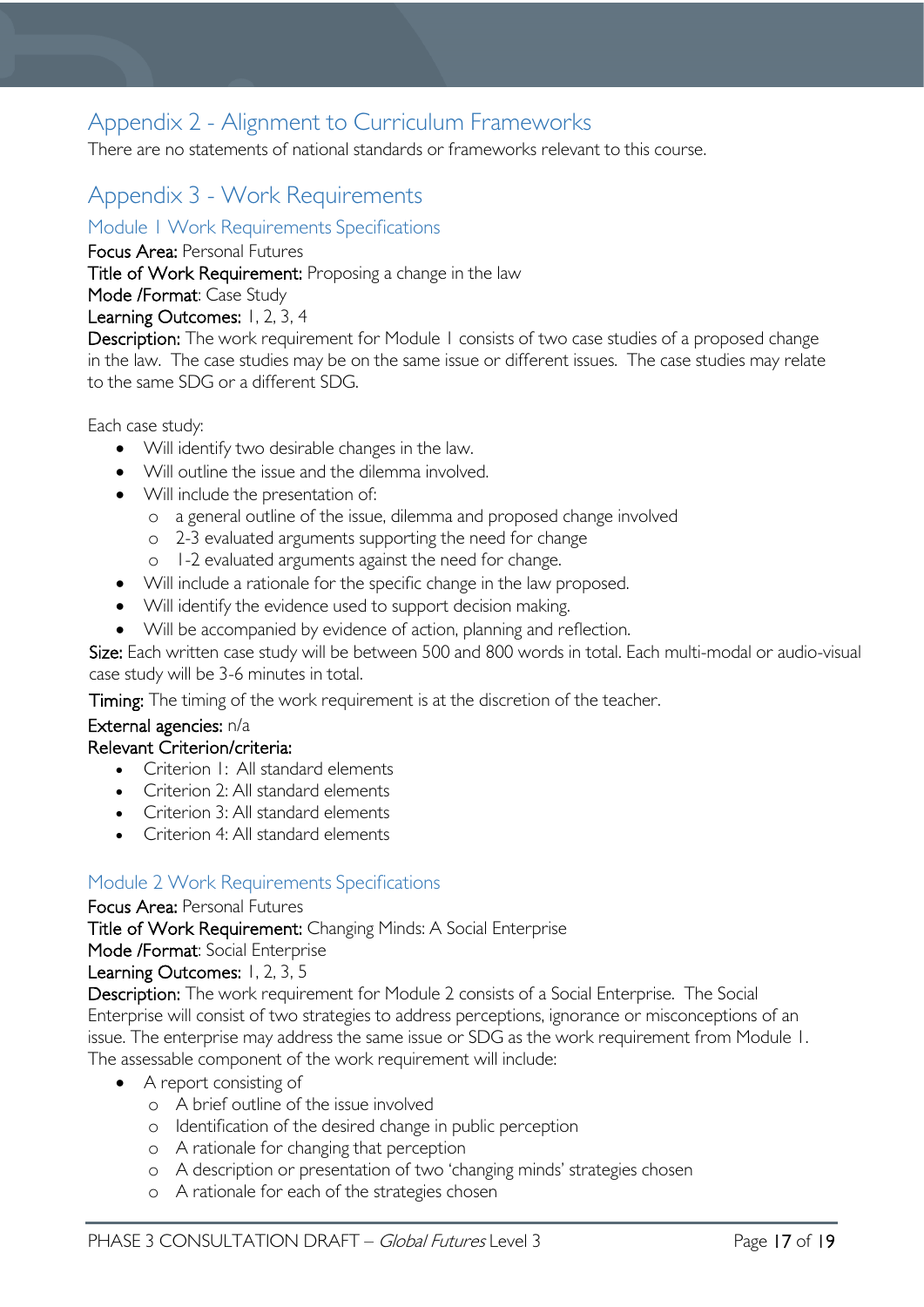- o An evaluation of the enterprise according to success criteria
- Annotated planning
- Annotated evidence used for decision making

Size: A written report will be between 500 and 800 words not including annotated planning and evidence. An audio visual or multi-modal report will be 3-6 minutes not including annotated planning and evidence.

Timing: The timing of the work requirement is at the discretion of the teacher.

External agencies: Learners may wish to engage with external Government or Non-government agencies involved in addressing the SDGs.

#### Relevant Criterion/criteria:

- Criterion 1: All standard elements
- Criterion 2: All standard elements
- Criterion 3: All standard elements
- Criterion 5: All standard elements

#### <span id="page-17-0"></span>Module 3 Work Requirements Specifications

Focus Area: Personal Futures

Title of Work Requirement: Taking Action

# Mode /Format: Project

Learning Outcomes: 1, 2, 3, 6

Description: Learners will undertake a significant project designed to contribute to one of the Sustainable Development Goals. The project:

- Will be approved by the principal or principal's representative
- Will consist of a planned program of action
- Will include a report consisting of
	- o Goals and or targets
	- o Actions linked to goals
	- o Evidence supporting decisions about goals/targets and actions
	- o Annotated planning
	- o Evaluation of the project according to success criteria
	- o A prognosis.

Size: The report will be between 1200 and 1500 words not including annotated planning and evidence. Researching, planning and actioning the project should be between 25 and 40 hours. An audio-visual or multi-modal report will be between 6 and 10 minutes.

Timing: Researching, planning and actioning the project should be between 25 and 40 hours.

External agencies: Learners may wish to engage with external Government or Non-government agencies involved in addressing the SDGs.

#### Relevant Criterion/criteria:

- Criterion 1: All standard elements
- Criterion 2: All standard elements
- Criterion 3: All standard elements
- Criterion 6: All standard elements

#### Relationship to External Assessment: The Taking Action project will be externally assessed against:

- Criterion 1: All standard elements
- Criterion 3: All standard elements
- Criterion 6: All standard elements